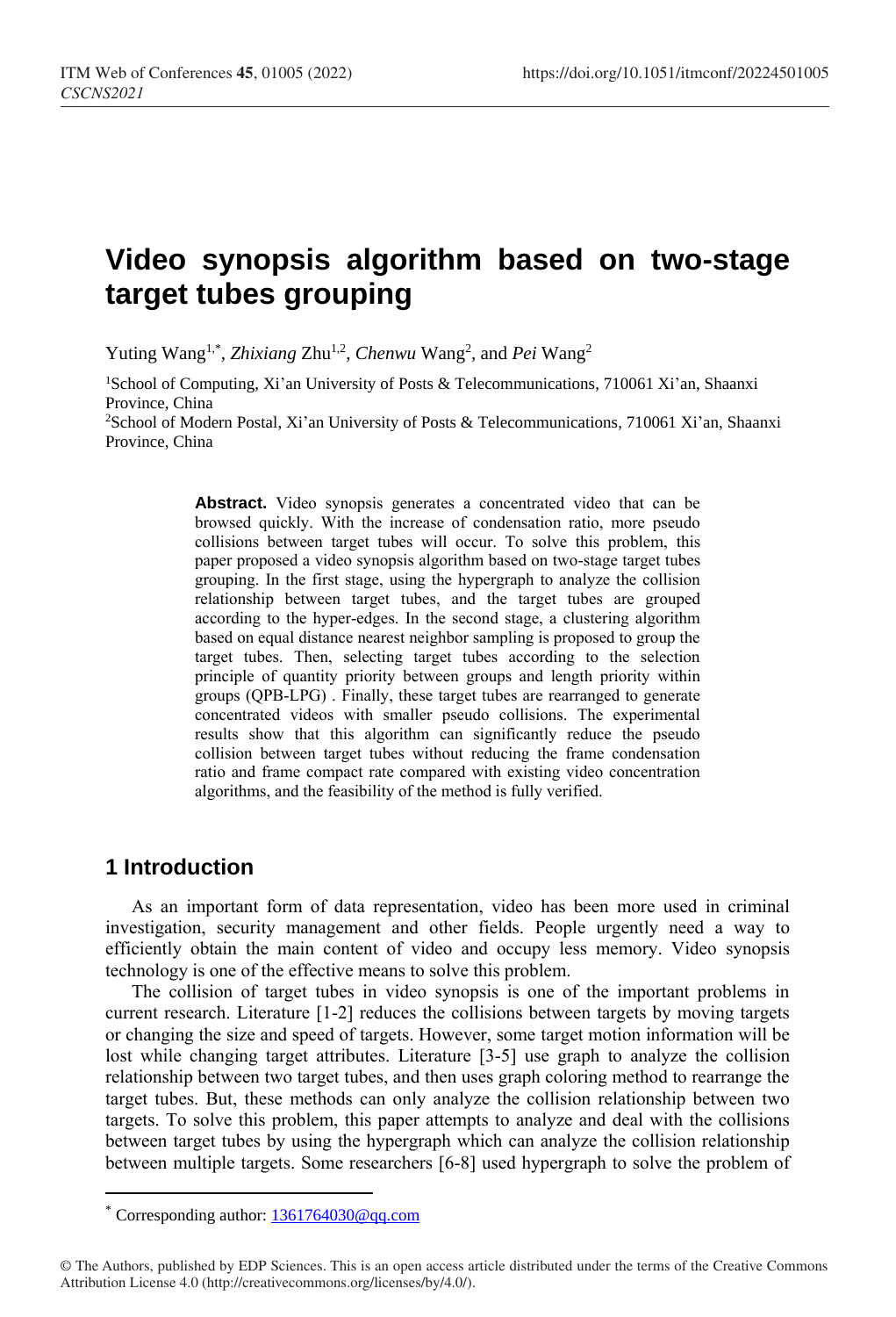video summarization from multiple perspectives. This paper attempts to use hypergraph to associate the colliding target tubes and group them, so as to avoid the colliding targets in the same frame in the process of rearrangement.

In order to optimize concentrated videos, this paper proposed a video synopsis algorithm based on two-stage target tubes grouping. On the basis of hypergraph grouping, the target tubes in the known grouping are grouped by clustering. Then selecting and rearranging them, and calculating the energy loss, avoid different targets with collision at the same time.

The main contributions of this paper are as follows:

(1) Using hypergraph to solve the problem of collisions between target tubes;

(2) Proposing a two-stage target tube grouping algorithm;

(3) Proposing a target tube concentration strategy of selecting first and then rearrangement.

# **2 Two-stage grouping and rearrangement of target tubes**

In order to reduce collision, a video synopsis algorithm based on two-stage target tube grouping is proposed in this paper. The basic algorithm is shown in Figure 1.



**Fig. 1.** Basic framework of algorithm.

### **2.1 Two-stage target tube grouping algorithm**

#### *2.1.1 Stage 1: grouping based on the hypergraph*



**Fig. 2.** Correspondence of hypergraphs.

$$
B_{ij} = \begin{bmatrix} t_{11} & t_{12} & \cdots & \cdots & t_{1n} \\ t_{21} & \ddots & \ddots & \ddots & \cdots \\ \cdots & \ddots & \ddots & \ddots & \cdots \\ \cdots & \cdots & \cdots & \cdots & \cdots \\ t_{m1} & \cdots & \cdots & \cdots & t_{mn} \end{bmatrix}
$$
(1)

Hypergraph is a generalization of graph. A hyperedge can connect multiple vertices. Therefore, this paper applied hypergraph to the video synopsis to solve the collision problem between multi-target tubes. Hypergraph is composed of vertex set  $V = \{v_1, v_2, \dots, v_m\}$  and hyper-edge set  $E = \{e_1, e_2, \dots, e_n\}$ . As shown in Figure 2, the vertex set *V* is used to represent the target tube set, and the hyper-edge set E is used to represent the collision relationship between multi-target tubes, then target tubes with collision relationship are connected with a hyper-edge. And the collision frame length is used to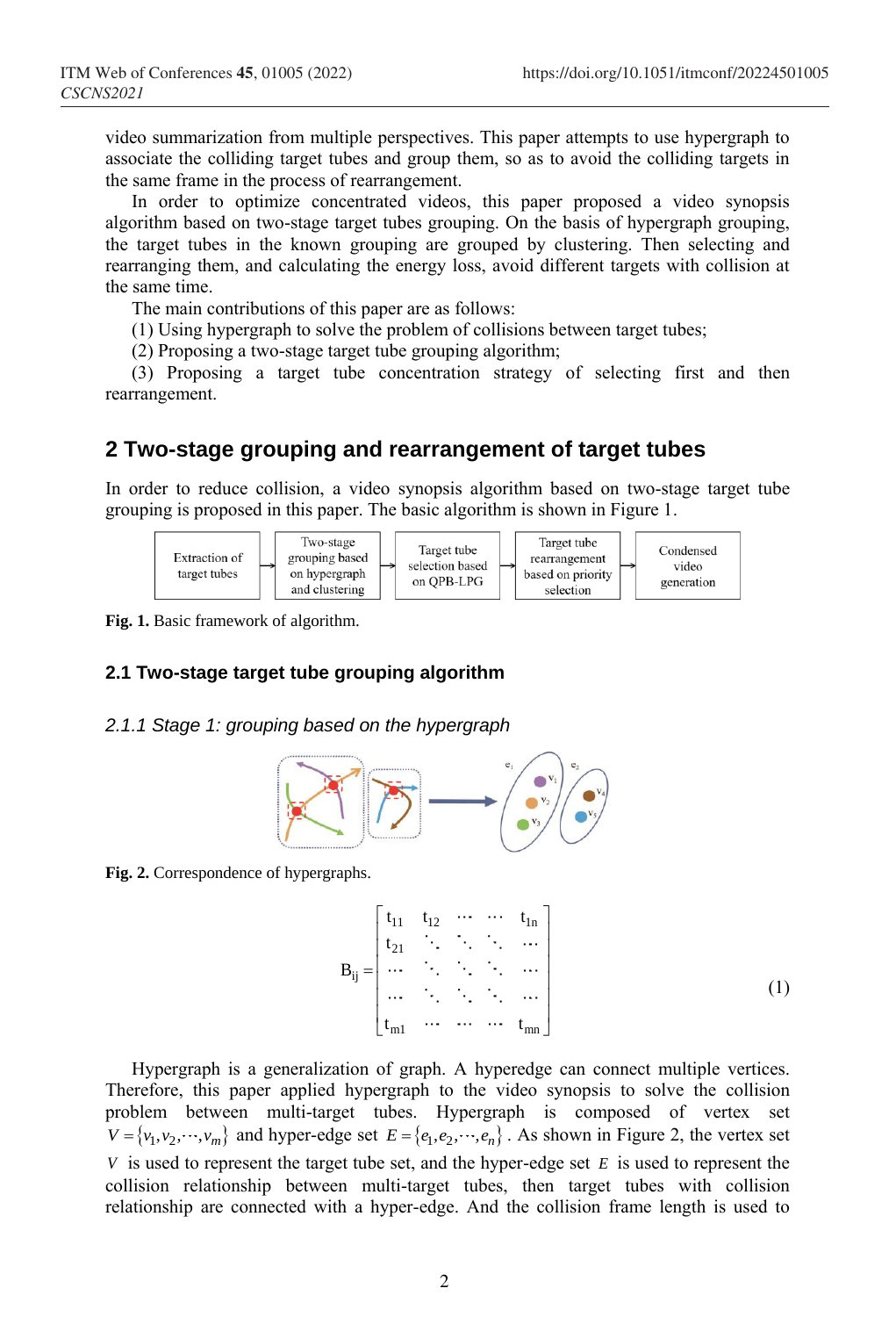describe the collision of target tubes. Using a matrix  $B_{ij}$  represent the collision degree between two target tubes in the group, as shown in formula (1):

Where the value  $t_{ij}$  represents the frame length of the collision between the target tube vertex *i* and the target tube vertex *j*. We set a collision threshold  $t_0$ . When  $t_{ij}$  is greater than  $t_0$ , it is recorded as a serious collision, otherwise, it is recorded as a slight collision. The vertices determined as serious collision are connected by a hyper-edge. The target tubes are grouped according to the collision relationship to obtain group set  $G = \{G_1, G_2, \ldots, G_M\}$ . There was no collision relationship between the target tubes from different groups.

### *2.1.2 Stage 2: cluster grouping of target tubes based on equidistant nearest neighbor sampling*

Because the direction and position of the targets in the groups are often not unified. During rearrangement, the moving targets in opposite directions may appear alternately, making the video length longer. Therefore, the grouping of the second stage is added. The group  $G = \{G_1, G_2, \ldots, G_M\}$  obtained in the first stage is grouped by DBSCAN clustering to obtain group  $C = \{C_{M1}, C_{M2}, \ldots, C_{MN}\}\$ , similar targets are grouped into one class according to the distance measurement and direction measurement between the target tubes, and the target tubes are grouped according to the class. As shown in Figure 3, if no second stage grouping, the target tubes in different directions appear alternately during rearrangement, like tube 1 and tube 2, tube 3 and tube 4, resulting in a lot of redundancy.



**Fig. 3.** Second stage grouping.





In reference [9], the distance measurement between two targets is calculated by using the starting point and the ending point. Considering the number of points selected by the above method is too small, an equal distance nearest neighbor sampling method is proposed. The specific method is to take the bisection points on the connecting line between the starting point and the ending point, and find the points closest to the bisection points on the target tubes, and take these points as the sampling points. As shown in Figure 4,  $i$  and  $j$ are two independent target tubes,  $i_s$  and  $i_e$  are the starting point and end point of the target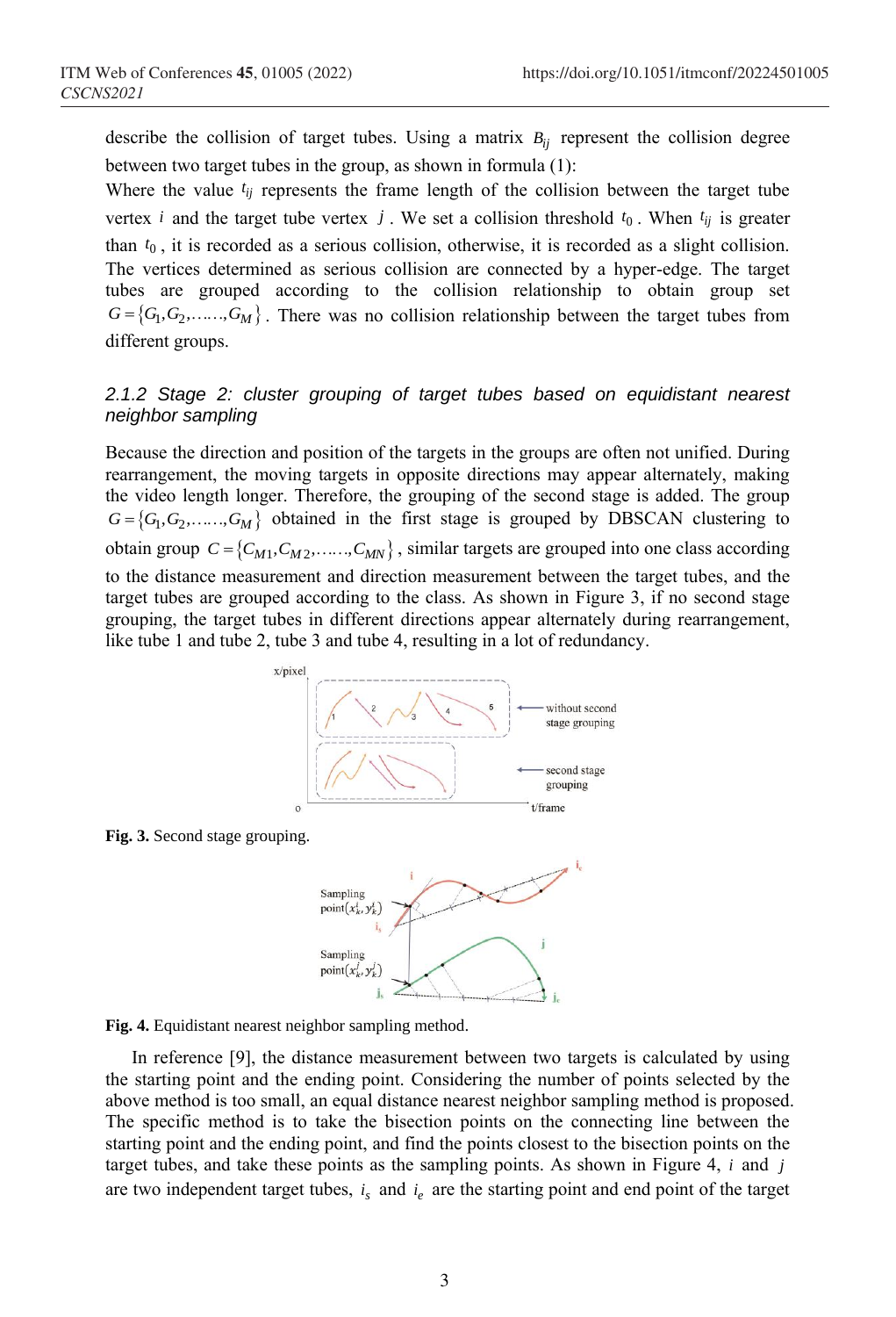tube *i*,  $j_s$  and  $j_e$  are the starting point and end point of the target tube *j*, and *k* represents the  $k$ -th sampling point from the starting point,  $k \in N$ . As shown in formula (2):

d(i,j) = 
$$
a * \left( \sum_{k=1}^{n} \sqrt{(x_k^i + x_k^j)^2 + (y_k^i + y_k^j)^2} \right) + (1-a) \text{rad}(\theta)
$$
 (2)

Where  $d(i, j)$  is the similarity of the two target tubes, a is the weight coefficient,  $d_{\alpha}(i, j)$ and  $d_{\beta}(i, j)$  are the distance measurement and direction measurement of the two target tubes,  $\theta$  is the included angle of the connecting line between the starting point and the ending point of the two target tubes, and  $rad()$  represents the radian system of  $\theta$ .

#### **2.2 Selection of target tubes**



**Fig. 5.** Length priority within groups.

The target tubes extracted from the video often have different shapes, lengths and number of classes. During rearrangement, the video length becomes longer due to the lack of compactness of the targets. Therefore, a QPB-LPG selection principle is designed in this paper. For the group sets with more than 2 groups, give priority to group  $C_1 \in C$  with the largest number of target tubes in  $G_1$ . Then, for the selected group  $C_1$  and group  $G_2 \in G$ with only one group, give priority to the longest target tube in each group in these groups. Considering that such selection may lead to poor robustness, roulette selection strategy is added to the selection [10].

For the length in the group, as shown in Figure 5, according to the principle of length first, the shorter tube placed later can be inserted into the front video, and the video length is significantly shorter.

#### **2.3 Rearrangement of target tubes**

Considering that there will be some losses in the process of grouping, selection and rearrangement. Therefore, using the energy function to reflect the loss in these process. The energy function  $E(F)$  is calculated as equation (3):

$$
E(F)=E_c(F)+E_t(F)+E_p(F)
$$
\n(3)

Where, *F* represents the set of starting frames of all target tubes,  $E_c(F)$  is the collision loss item,  $E_t(F)$  is the long loss item, and  $E_s(F)$  is the sorting priority loss item, where:

(1)Collision loss item: this loss item is defined as the number of target active pixels that are not occluded in the original videos but are occluded in the concentrated video. As shown in equation (4):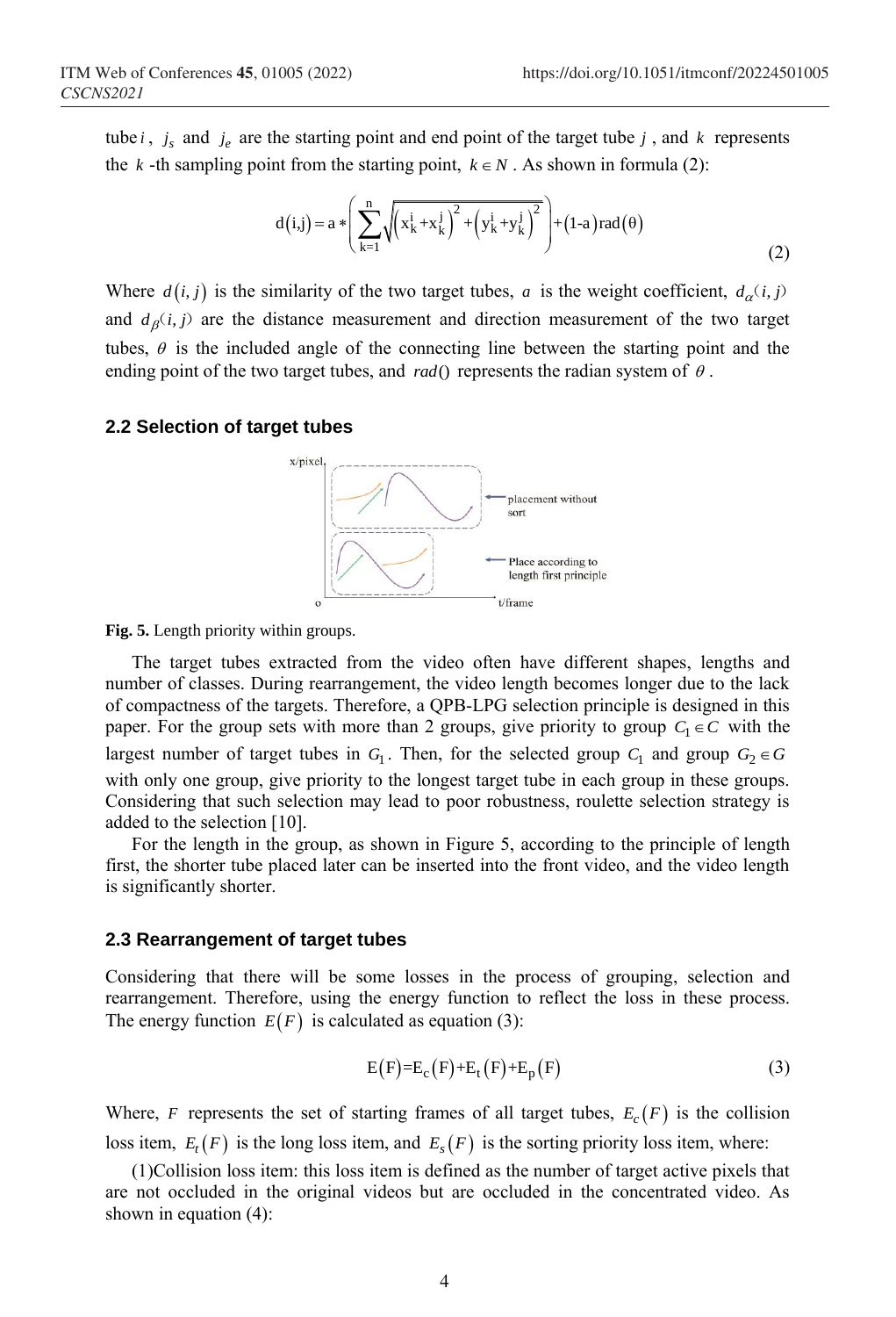$$
E_c(F) = \omega_c \cdot \sum_{i,j} \sum_{k=1}^n \text{Mask}\big(T_i(k)\big) \cap \text{Mask}\big(T_j(k)\big) \tag{4}
$$

 $\omega_c$  is the normalized parameter of the collision loss item, and *Mask*  $(T_i(K))$  is the pixel after segmentation of the instance of the *k* -th frame of the *i* -th target tube.

(2)Duration loss item: this loss item is defined as the maximum end time of all target tubes during rearrangement, that is, the length of the last concentrated video. As shown in equation (5):

$$
E_t(F) = \omega_t \cdot \max\left(\left\{F_{T_i}^{\text{end}}\right\}\right) \tag{1}
$$

 $\omega_t$  is the normalized parameter of the long loss item.

(3)Sorting priority loss item: this loss item is defined as the reverse order of the time order and priority order of the target tube during rearrangement. The larger the value, the greater the degree of destruction of the current priority order, as shown in equation (6):

$$
E_p(F) = \omega_p \cdot \sum_{i,j} \delta \Big( \Big( P_{T_i} - P_{T_j} \Big) \Big( F_{T_i}^{start} - F_{T_j}^{start} \Big) < 0 \Big) \Big| P_{T_i} - P_{T_j} \Big|
$$
 (2)

 $\varphi_p$  is the normalization parameter of sorting priority loss item, which is 1 when  $\delta(cond)$  is true and 0 when  $\delta(cond)$  is false.  $P_{T_i}$  is the priority sequence number of the *i*th target tube.

# **3 Experimental design and result analysis**

### **3.1 Experimental data sets**

The data set scenes are shown in Figure 6. Figure 6 (a) shows the data set Library which has a total of 15200 frames. Figure 6 (b) shows the data set Corridor which has a total of 15884 frames. Figure 6 (c) shows the data set Road1 which has a total of 4650 frames. Figure 6 (d) shows the data set Road2 which has a total of 4500 frames. Figure 6 (E) shows the data set Shopping mall which has a total of 9275 frames.





### **3.2 Comparison of target tube grouping algorithms**

Our grouping algorithm is compared with the DBSCAN clustering algorithm based on Hausdorff distance [11] (DBSCAN clustering algorithm based on Hausdorff distance, HD-DCA) and DBSCAN clustering algorithm based on symmetric distance function [9] (DBSCAN clustering algorithm based on symmetric distance function, SDF-DCA) in five different scenes.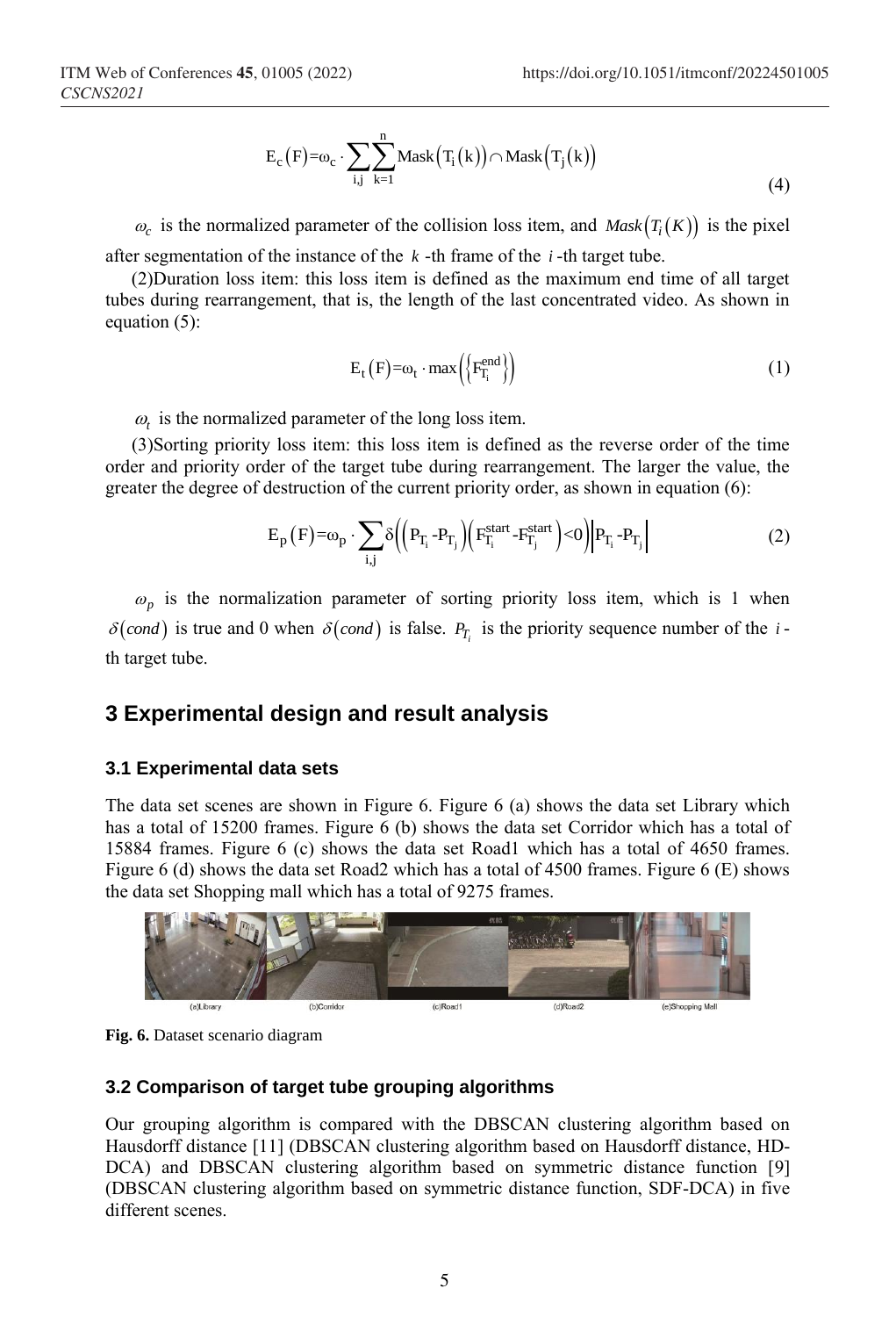In this section, the effect of grouping algorithm is measured by adjusting Rand index [12] (ARI) and normalized mutual information [13] (NMI).

(1)Adjusted rand index (ARI): reflect the overlapping degree of the two division methods. If the value is close to 1, the better the clustering effect.

(2)Normalized mutual information (NMI): an information theory used to measure the degree of mutual prediction between clustering results and predefined clusters based on internal information, and to measure the similarity of two clustering results.

|            |     | Library | Corridor | Road1 | Road <sub>2</sub> | Shopping mall |
|------------|-----|---------|----------|-------|-------------------|---------------|
| $HD-$      | ARI | 0.469   | 0.239    | 0.342 | 0.219             | 0.257         |
| DCA        | NMI | 0.815   | 0.651    | 0.460 | 0.519             | 0.285         |
| SDF-       | ARI | 0.693   | 0.538    | 0.238 | 0.928             | 0.422         |
| <b>DCA</b> | NMI | 0.910   | 0.790    | 0.468 | 0.879             | 0.721         |
| Our        | ARI | 0.997   | 0.339    | 0.735 | 0.971             | 0.510         |
|            | NMI | 0.961   | 0.730    | 0.903 | 0.948             | 0.573         |

**Table 1.** Comparison of grouping algorithms.



**Fig. 7.** Display of target trajectory in the same direction of original videos



**Fig. 8.** Grouping effect of each algorithm

Figure 7 shows different algorithms in different scenarios from top to bottom. Figure 8 shows the effects of HD-DCA, SDF-DCA and the algorithm grouping in this paper from left to right. The red line indicates that the targets shown in Figure 7 are correctly divided into same groups, the green line indicates the target tracks in other directions divided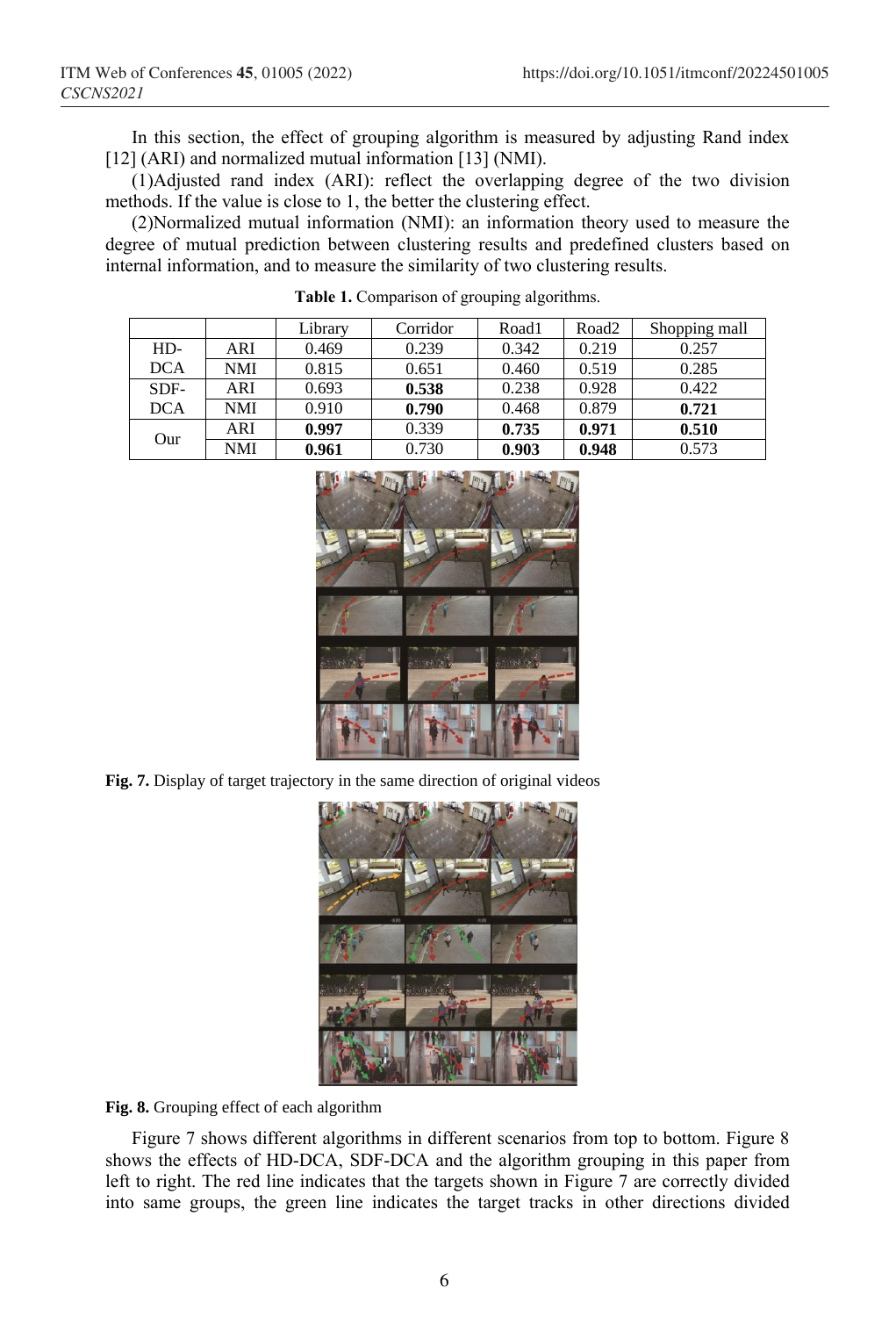together wrongly, and the orange line indicates that groups lacks targets in the same directions. The experimental data are shown in Table 1.

According to the Figure 8 and Table 1, the experimental results of the two-stage target tube grouping algorithm are closer to the expected grouping effect, and there are many deficiencies in the other two algorithms.

### **3.3 Comparison of video synopsis algorithms**

Our video synopsis algorithm, the video synopsis algorithm combining object speed and size change [14] (OSSC-VC) Video synopsis method considering trajectory geographic direction<sup>[15]</sup> (TGD-VC) is compared in five different scenes.

(1) Frame compression ratio [4] (FR): the ratio of the number of frames in the video summary and the original video,  $FR = T_S / T_I$ , where  $T_S$  is the number of frames in the video summary and  $T_I$  is the number of frames in the input original video.

(2) Frame compact rate [4] (CR): it is used to judge whether the target tube rearrangement in the summary video is compact. The calculation formula is as follows (9):

$$
CR = \frac{1}{w \cdot h \cdot T_s} \sum_{t=1}^{T_s} \sum_{x=1}^{w} \sum_{y=1}^{h} \{1 | p(x, y, t) \in \text{foregroundV}_s \}
$$
(3)

(3) Overlap ratio [4] (OR): used to indicate the collision degree of the target tube in the summary video. The calculation formula is as follows (10):

$$
OR = \frac{1}{w \cdot h \cdot T_s} \sum_{t=1}^{T_s} \sum_{x=1}^{w} \sum_{y=1}^{h} \{1 | p(x, y, t) \in \text{foreground } V_s \}
$$
(10)

|         |           | Library | Corridor | Road1 | Road2 | Shopping mall |
|---------|-----------|---------|----------|-------|-------|---------------|
| OSSC-VC | <b>FR</b> | 0.066   | 0.126    | 0.215 | 0.388 | 0.323         |
|         | <b>CR</b> | 0.023   | 0.022    | 0.062 | 0.137 | 0.116         |
|         | <b>OR</b> | 0.002   | 0.006    | 0.012 | 0.005 | 0.021         |
| TGD-VC  | FR        | 0.035   | 0.054    | 0.377 | 0.198 | 0.220         |
|         | <b>CR</b> | 0.042   | 0.063    | 0.030 | 0.116 | 0.235         |
|         | <b>OR</b> | 0.003   | 0.007    | 0.095 | 0.014 | 0.065         |
| Our     | FR.       | 0.031   | 0.088    | 0.103 | 0.156 | 0.307         |
|         | CR.       | 0.050   | 0.042    | 0.107 | 0.162 | 0.194         |
|         | <b>OR</b> | 0.001   | 0.001    | 0.003 | 0.002 | 0.015         |

**Table 2.** Comparison of video synopsis algorithms.

It can be seen from Table 2 that in most scenarios, the video concentration algorithm based on two-stage target tube grouping proposed in this paper has better experimental results.

## **4 Conclusion**

Our algorithm divided tubes into several groups by analyzing the collision and position relationship between targets, and the two-stage grouping method in this paper effectively group target tubes. Later, the QPB-LPG selection principle is adopted to determine the position of the target tube with larger space occupation first, so as to facilitate the subsequent insertion of the target tube with smaller space occupation. Then, rearranged target tubes according to the energy loss. Finally, experiments show that the two-stage